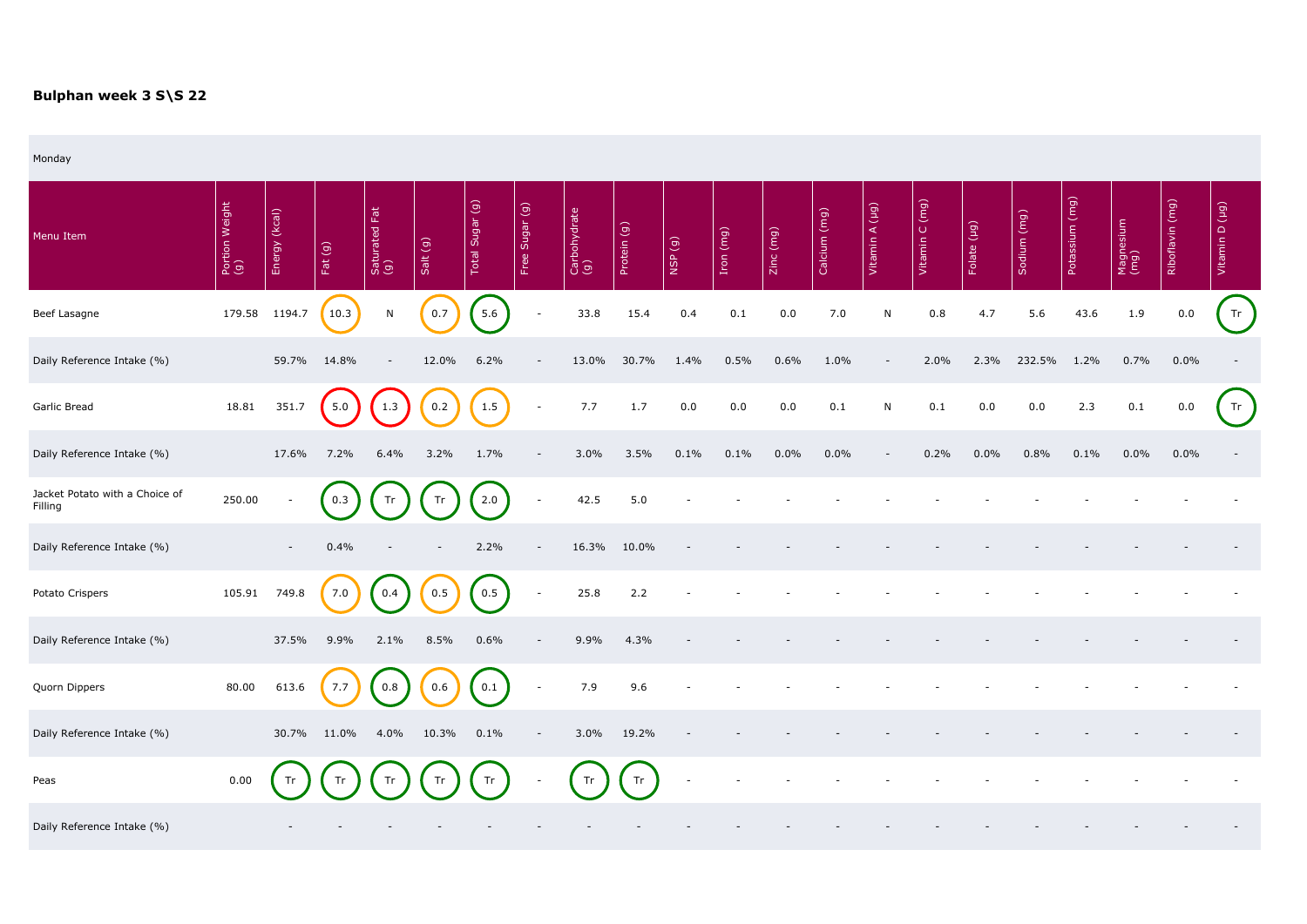| Frozen Yoghurt                            | 80.00                 | 572.8            | 6.0         | 3.0                       | 0.1      | 10.6            | $\sim$                   | 17.7                | 2.9         |        |           |           |              |                |                |             |             |                   |                   |                 |                |
|-------------------------------------------|-----------------------|------------------|-------------|---------------------------|----------|-----------------|--------------------------|---------------------|-------------|--------|-----------|-----------|--------------|----------------|----------------|-------------|-------------|-------------------|-------------------|-----------------|----------------|
| Daily Reference Intake (%)                |                       | 28.6%            | 8.6%        | 15.2%                     | 2.3%     | 11.8%           | $\overline{\phantom{a}}$ | 6.8%                | 5.8%        |        |           |           |              |                |                |             |             |                   |                   |                 |                |
| Tuesday                                   |                       |                  |             |                           |          |                 |                          |                     |             |        |           |           |              |                |                |             |             |                   |                   |                 |                |
| Menu Item                                 | Portion Weight<br>(g) | (kcal)<br>Energy | Fat $(g)$   | Fat<br>Saturated I<br>(g) | Salt (g) | Total Sugar (g) | Free Sugar (g)           | Carbohydrate<br>(g) | Protein (g) | NSP(g) | Iron (mg) | Zinc (mg) | Calcium (mg) | Vitamin A (µg) | Vitamin C (mg) | Folate (µg) | Sodium (mg) | (mg)<br>Potassium | Magnesium<br>(mg) | Riboflavin (mg) | Vitamin D (µg) |
| Herby Diced Potatoes                      | 102.60                | 397.0            | 2.5         | 0.0                       | 0.1      | 0.6             | $\overline{\phantom{a}}$ | 16.2                | 1.7         |        |           |           |              |                |                |             |             |                   |                   |                 |                |
| Daily Reference Intake (%)                |                       | 19.9%            | 3.6%        | 0.1%                      | 1.7%     | 0.7%            |                          | 6.2%                | 3.5%        |        |           |           |              |                |                |             |             |                   |                   |                 |                |
| Jacket Potato with a Choice of<br>Filling | 250.00                |                  | 0.3         | Tr                        | Tr       | 2.0             | $\overline{\phantom{a}}$ | 42.5                | 5.0         |        |           |           |              |                |                |             |             |                   |                   |                 |                |
| Daily Reference Intake (%)                |                       |                  | 0.4%        |                           |          | 2.2%            |                          | 16.3%               | 10.0%       |        |           |           |              |                |                |             |             |                   |                   |                 |                |
| Pork Sausages                             | 0.06                  | 0.6              | 0.0         | 0.0                       | 0.0      | 0.0             | $\overline{\phantom{a}}$ | 0.0                 | 0.0         |        |           |           |              |                |                |             |             |                   |                   |                 |                |
| Daily Reference Intake (%)                |                       | $0.0\%$          | $0.0\%$     | $0.0\%$                   | $0.0\%$  | $0.0\%$         | $\sim$                   | $0.0\%$             | $0.0\%$     |        |           |           |              |                |                |             |             |                   |                   |                 |                |
| Quorn Hot Dog                             | 0.02                  |                  |             |                           |          |                 |                          |                     |             |        |           |           |              |                |                |             |             |                   |                   |                 |                |
| Sweetcorn                                 | 50.00                 | 155.8            | 0.7         | 0.2                       | 0.0      | 4.1             | $\overline{\phantom{a}}$ | 5.8                 | 1.3         |        |           |           |              |                |                |             |             |                   |                   |                 |                |
| Daily Reference Intake (%)                |                       | 7.8%             | $1.0\%$     | $1.0\%$                   | $0.2\%$  | 4.5%            | $\overline{\phantom{a}}$ | 2.2%                | 2.5%        |        |           |           |              |                |                |             |             |                   |                   |                 |                |
| Iced Sponge                               | 68.66                 | 708.3            | 10.3        | 2.6                       | 0.2      | 28.3            | $\overline{\phantom{a}}$ | 38.3                | 3.1         |        |           |           |              |                |                |             |             |                   |                   |                 |                |
| Daily Reference Intake (%)                |                       |                  | 35.4% 14.7% | 12.8%                     | $3.8\%$  | 31.4%           | $\sim$                   | 14.7%               | 6.3%        |        |           |           |              |                |                |             |             |                   |                   |                 |                |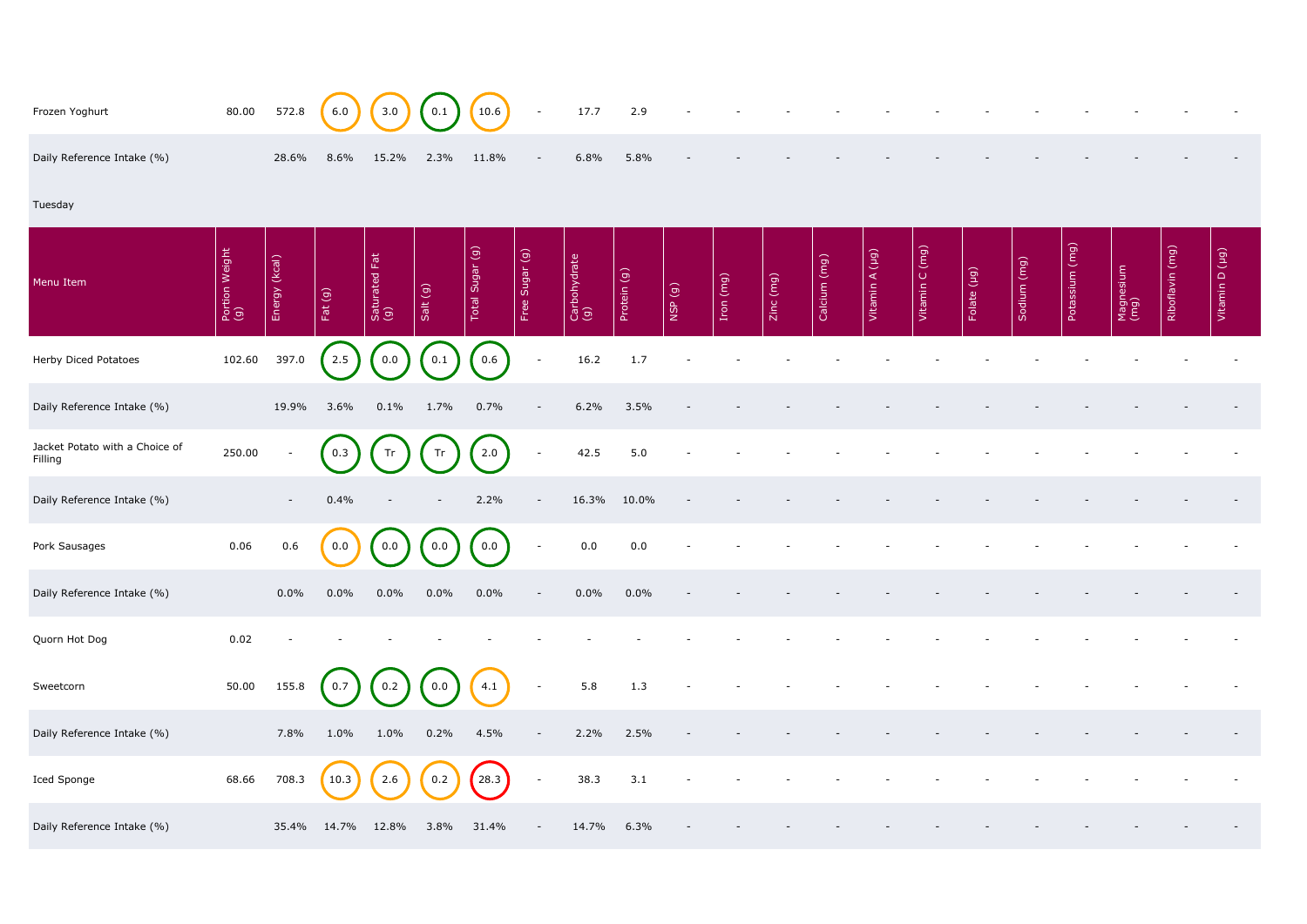| Wednesday                                 |                       |                  |           |                           |          |                 |                          |                     |             |        |           |           |              |                |                |             |             |                |                   |                 |                |
|-------------------------------------------|-----------------------|------------------|-----------|---------------------------|----------|-----------------|--------------------------|---------------------|-------------|--------|-----------|-----------|--------------|----------------|----------------|-------------|-------------|----------------|-------------------|-----------------|----------------|
| Menu Item                                 | Portion Weight<br>(g) | (kcal)<br>Energy | Fat $(g)$ | Eat<br>Saturated F<br>(g) | Salt (g) | Total Sugar (g) | Free Sugar (g)           | Carbohydrate<br>(g) | Protein (g) | NSP(g) | Iron (mg) | Zinc (mg) | Calcium (mg) | Vitamin A (µg) | Vitamin C (mg) | Folate (µg) | Sodium (mg) | Potassium (mg) | Magnesium<br>(mg) | Riboflavin (mg) | Vitamin D (µg) |
| Gravy                                     | 5.00                  | 73.4             | 0.2       | 0.1                       | 0.5      | 0.6             | $\overline{\phantom{a}}$ | 3.5                 | 0.3         |        |           |           |              |                |                |             |             |                |                   |                 |                |
| Daily Reference Intake (%)                |                       | 3.7%             | 0.3%      | 0.5%                      | 8.0%     | 0.6%            | $\overline{\phantom{a}}$ | 1.3%                | 0.7%        |        |           |           |              |                |                |             |             |                |                   |                 |                |
| Jacket Potato with a Choice of<br>Filling | 250.00                | $\sim$           | 0.3       | Tr                        | Tr       | 2.0             | $\overline{\phantom{a}}$ | 42.5                | 5.0         |        |           |           |              |                |                |             |             |                |                   |                 |                |
| Daily Reference Intake (%)                |                       | $\sim$           | 0.4%      |                           |          | 2.2%            | $\overline{\phantom{a}}$ | 16.3%               | 10.0%       |        |           |           |              |                |                |             |             |                |                   |                 |                |
| Roast chicken                             | 70.10                 | 483.6            | 2.5       | 0.7                       | 0.1      | 0.0             | $\overline{\phantom{a}}$ | 0.0                 | 21.7        |        |           |           |              |                |                |             |             |                |                   |                 |                |
| Daily Reference Intake (%)                |                       | 24.2%            | 3.6%      | 3.5%                      | 1.2%     | $0.0\%$         |                          | $0.0\%$             | 43.4%       |        |           |           |              |                |                |             |             |                |                   |                 |                |
| <b>Roast Potatoes</b>                     | 127.50                | 92.4             | 2.6       | Tr                        | Tr       | 1.0             | $\overline{\phantom{a}}$ | 21.3                | 2.5         |        |           |           |              |                |                |             |             |                |                   |                 |                |
| Daily Reference Intake (%)                |                       | 4.6%             | $3.7\%$   | $\overline{\phantom{a}}$  | $\sim$   | $1.1\%$         | $\blacksquare$           | 8.2%                | $5.0\%$     |        |           |           |              |                |                |             |             |                |                   |                 |                |
| Roast Quorn Fillet                        | 60.61                 | 250.3            | 0.7       | 0.2                       | 0.6      | Tr              | $\overline{\phantom{a}}$ | 3.0                 | 8.5         |        |           |           |              |                |                |             |             |                |                   |                 |                |
| Daily Reference Intake (%)                |                       | 12.5%            | $1.0\%$   | 1.2% 10.2%                |          |                 |                          | 1.1%                | 17.0%       |        |           |           |              |                |                |             |             |                |                   |                 |                |
| Yorkshire Pudding                         | 28.00                 | 285.6            | 2.2       | 0.2                       | 0.2      | 0.6             | $\overline{\phantom{a}}$ | 9.3                 | 2.5         |        |           |           |              |                |                |             |             |                |                   |                 |                |
| Daily Reference Intake (%)                |                       | 14.3%            | 3.1%      | $1.0\%$                   | 2.8%     | 0.7%            | $\overline{\phantom{a}}$ | 3.6%                | 4.9%        |        |           |           |              |                |                |             |             |                |                   |                 |                |
| Fresh Carrots                             | 50.00                 | 20.5             | 0.1       | Tr                        | Tr       | 2.4             | $\overline{\phantom{a}}$ | 5.0                 | 0.5         |        |           |           |              |                |                |             |             |                |                   |                 |                |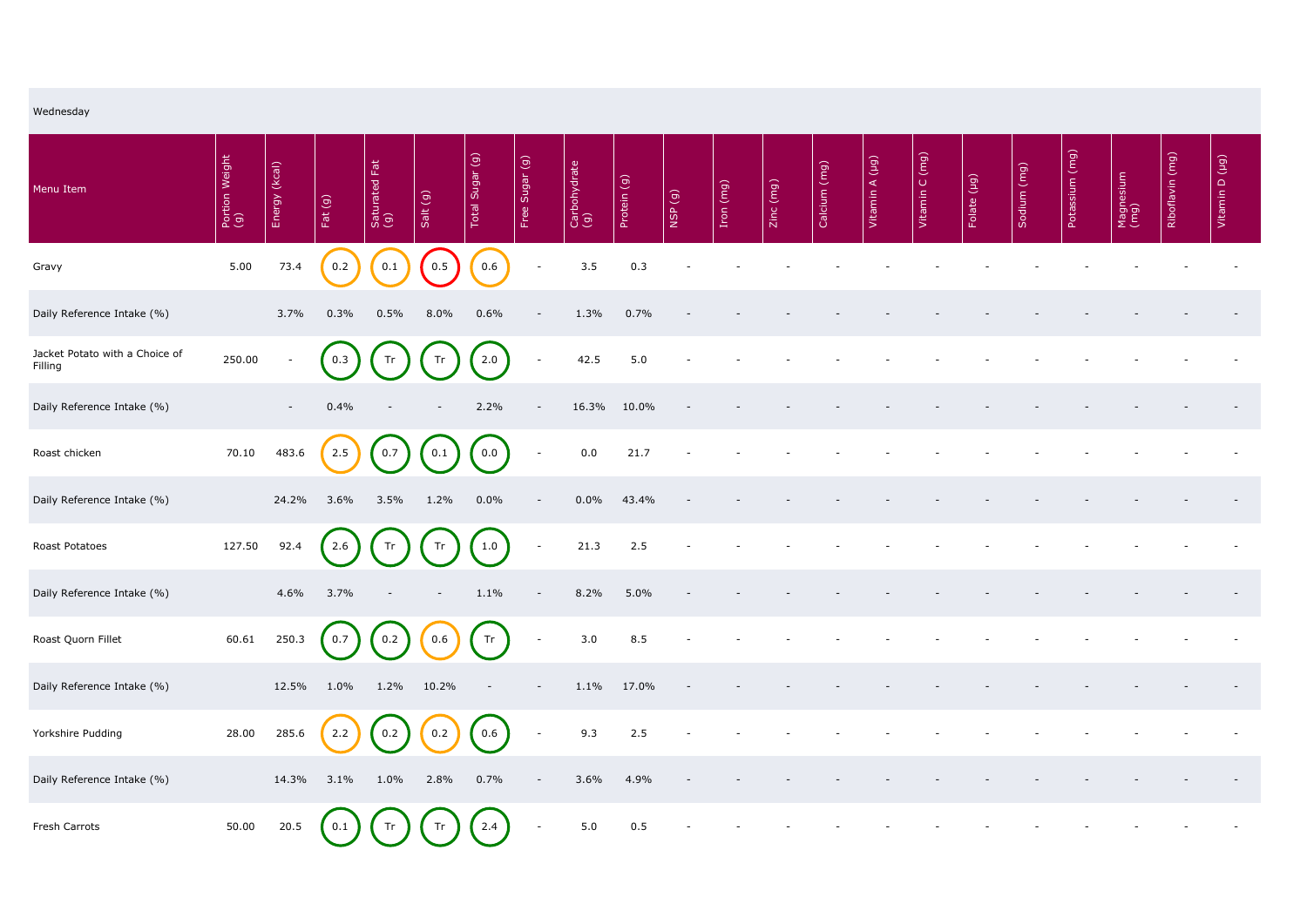| Daily Reference Intake (%) | $1.0\%$ | $0.1\%$ | $\sim$  | $\overline{\phantom{0}}$ | 2.6%                                                        | $\sim$ | 1.9% | $0.9\%$ | $\sim$ | $\sim$ | $\overline{\phantom{0}}$ | $-$    |        |  |
|----------------------------|---------|---------|---------|--------------------------|-------------------------------------------------------------|--------|------|---------|--------|--------|--------------------------|--------|--------|--|
| Fruit Jelly                |         |         |         |                          | 87.29 115.7 $(0.0)$ $(0.0)$ $(0.0)$ $(6.7)$ - 6.7 0.0 - - - |        |      |         |        |        |                          | $\sim$ | $\sim$ |  |
| Daily Reference Intake (%) | 5.8%    | $0.1\%$ | $0.1\%$ | 0.3%                     | $7.4\%$                                                     | $-$    | 2.6% | $0.1\%$ | $\sim$ | $\sim$ | $\sim$                   |        |        |  |

## Thursday

| Daily Reference Intake (%)                |                       | 1.0%                     | 0.1%      |                      |                                                  | 2.6%            | $\overline{\phantom{a}}$ | 1.9%                                                       | 0.9%        |        |           |           |              |                |                |             |             |                                    |                   |                 |                |
|-------------------------------------------|-----------------------|--------------------------|-----------|----------------------|--------------------------------------------------|-----------------|--------------------------|------------------------------------------------------------|-------------|--------|-----------|-----------|--------------|----------------|----------------|-------------|-------------|------------------------------------|-------------------|-----------------|----------------|
| Fruit Jelly                               | 87.29                 | 115.7                    | 0.0       | 0.0                  | 0.0                                              | 6.7             | $\overline{\phantom{a}}$ | 6.7                                                        | 0.0         |        |           |           |              |                |                |             |             |                                    |                   |                 |                |
| Daily Reference Intake (%)                |                       | 5.8%                     | 0.1%      | 0.1%                 | 0.3%                                             | 7.4%            |                          | 2.6%                                                       | 0.1%        |        |           |           |              |                |                |             |             |                                    |                   |                 |                |
| Thursday                                  |                       |                          |           |                      |                                                  |                 |                          |                                                            |             |        |           |           |              |                |                |             |             |                                    |                   |                 |                |
| Menu Item                                 | Portion Weight<br>(g) | Energy (kcal)            | Fat $(g)$ | Saturated Fat<br>(g) | Salt (g)                                         | Total Sugar (g) | Free Sugar (g)           | Carbohydrate<br>(g)                                        | Protein (g) | NSP(g) | Iron (mg) | Zinc (mg) | Calcium (mg) | Vitamin A (µg) | Vitamin C (mg) | Folate (µg) | Sodium (mg) | $\boxed{\text{(mg)}}$<br>Potassium | Magnesium<br>(mg) | Riboflavin (mg) | Vitamin D (µg) |
| Cheese & Tomato Pizza                     | 96.40                 | 1023.4                   | 14.0      | 8.4                  | 1.0                                              | 3.7             | $\blacksquare$           | 15.5                                                       | 13.7        |        |           |           |              |                |                |             |             |                                    |                   |                 |                |
| Daily Reference Intake (%)                |                       | 51.2%                    | 20.0%     | 41.8%                | 16.7%                                            | 4.1%            |                          | 6.0%                                                       | 27.4%       |        |           |           |              |                |                |             |             |                                    |                   |                 |                |
| Jacket Potato with a Choice of<br>Filling | 250.00                | $\overline{\phantom{a}}$ | 0.3       | Tr                   | Tr                                               | 2.0             | $\overline{\phantom{a}}$ | 42.5                                                       | 5.0         |        |           |           |              |                |                |             |             |                                    |                   |                 |                |
| Daily Reference Intake (%)                |                       | $\overline{\phantom{a}}$ | 0.4%      |                      |                                                  | 2.2%            |                          | 16.3%                                                      | 10.0%       |        |           |           |              |                |                |             |             |                                    |                   |                 |                |
| Potato Wedges                             | 100.00                | 611.0                    | 5.0       |                      | $\bigcap$<br>$\begin{pmatrix} 2.5 \end{pmatrix}$ | (21.5)          |                          | $\sqrt{2}$<br>$\begin{array}{ c c } \hline \end{array}$ Tr | 2.3         |        |           |           |              |                |                |             |             |                                    |                   |                 |                |
| Daily Reference Intake (%)                |                       | 30.6%                    | 7.1%      | $-$                  | 41.7% 23.9%                                      |                 |                          |                                                            | 4.6%        |        |           |           |              |                |                |             |             |                                    |                   |                 |                |
| Vegetable Fingers                         | 95.00                 | 746.7                    | 7.7       | 0.6                  | 0.9                                              | 2.4             | $\overline{\phantom{a}}$ | 22.8                                                       | 3.2         |        |           |           |              |                |                |             |             |                                    |                   |                 |                |
| Daily Reference Intake (%)                |                       | 37.3%                    | 11.0%     | 2.9%                 | 15.2%                                            | 2.6%            | $\overline{\phantom{a}}$ | 8.8%                                                       | 6.5%        |        |           |           |              |                |                |             |             |                                    |                   |                 |                |
| Sweetcorn                                 | 50.00                 | 155.8                    | 0.7       | 0.2                  | 0.0                                              | 4.1             | $\overline{\phantom{a}}$ | 5.8                                                        | 1.3         |        |           |           |              |                |                |             |             |                                    |                   |                 |                |
| Daily Reference Intake (%)                |                       | 7.8%                     | $1.0\%$   | $1.0\%$              | 0.2%                                             | 4.5%            |                          | 2.2%                                                       | 2.5%        |        |           |           |              |                |                |             |             |                                    |                   |                 |                |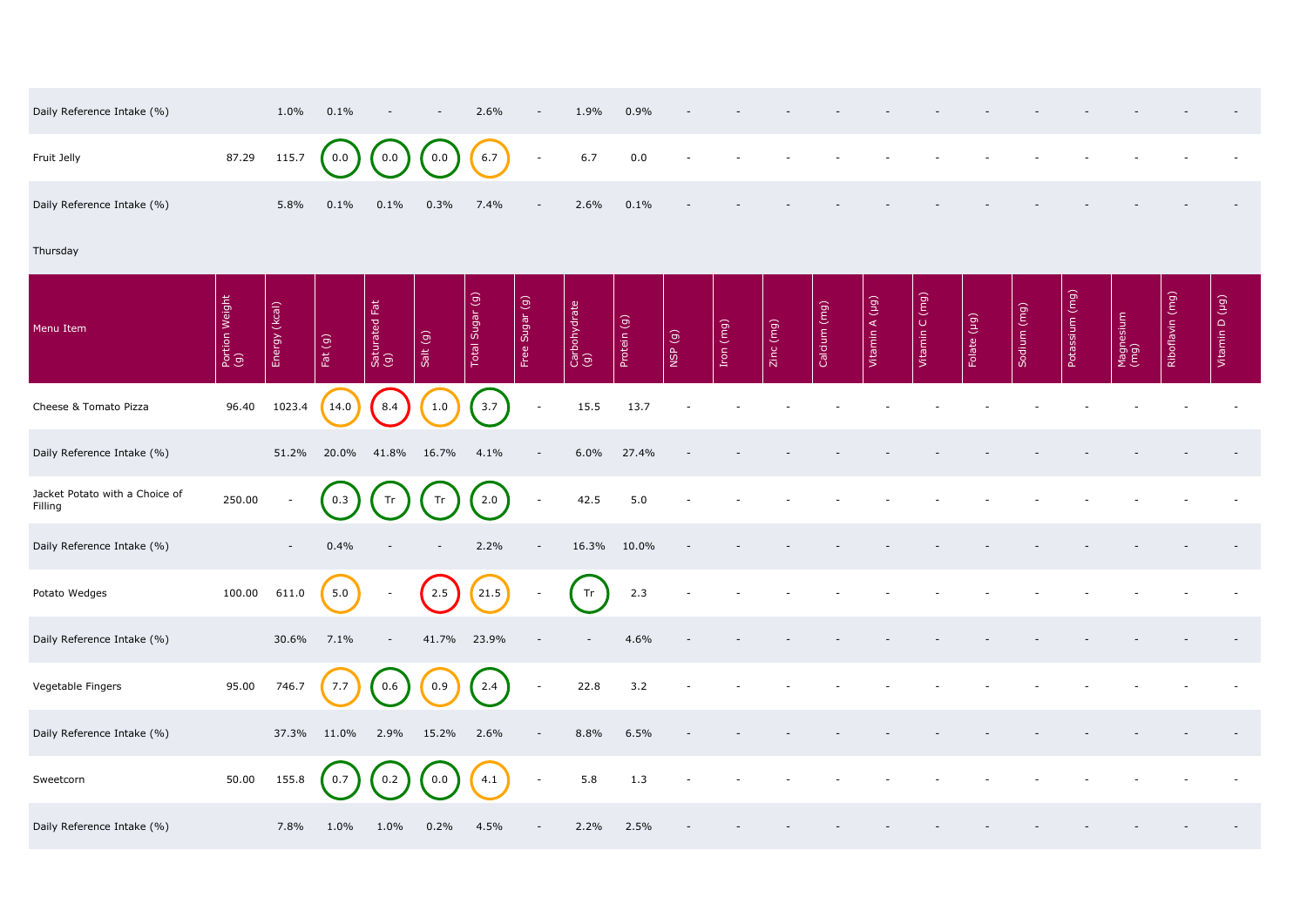| Oat and Raisin Cookie                     | 43.50                 | 700.6                    | 7.3       | 1.7                                 | 0.2      | (12.1)          | $\sim$                   | 25.6                | 2.3         |                          |           |           |              |                |                |             |             |                |                   |                 |                |
|-------------------------------------------|-----------------------|--------------------------|-----------|-------------------------------------|----------|-----------------|--------------------------|---------------------|-------------|--------------------------|-----------|-----------|--------------|----------------|----------------|-------------|-------------|----------------|-------------------|-----------------|----------------|
| Daily Reference Intake (%)                |                       | 35.0%                    | 10.5%     | 8.6%                                | 3.2%     | 13.5%           |                          | 9.8%                | 4.5%        |                          |           |           |              |                |                |             |             |                |                   |                 |                |
| Friday                                    |                       |                          |           |                                     |          |                 |                          |                     |             |                          |           |           |              |                |                |             |             |                |                   |                 |                |
| Menu Item                                 | Portion Weight<br>(g) | Energy (kcal)            | Fat $(g)$ | Saturated Fat<br>(g)                | Salt (g) | Total Sugar (g) | Free Sugar (g)           | Carbohydrate<br>(g) | Protein (g) | NSP(g)                   | Iron (mg) | Zinc (mg) | Calcium (mg) | Vitamin A (µg) | Vitamin C (mg) | Folate (µg) | Sodium (mg) | Potassium (mg) | Magnesium<br>(mg) | Riboflavin (mg) | Vitamin D (µg) |
| Chips                                     | 0.10                  | 532.4                    | 3.1       | $\begin{bmatrix} 0.4 \end{bmatrix}$ | 0.4      | 0.5             | $\sim$                   | 21.7                | 2.2         |                          |           |           |              |                |                |             |             |                |                   |                 |                |
| Daily Reference Intake (%)                |                       | 26.6%                    | 4.4%      | 2.1%                                | 6.0%     | 0.6%            |                          | 8.3%                | 4.3%        |                          |           |           |              |                |                |             |             |                |                   |                 |                |
| Fish Fingers                              | 84.00                 | 754.3                    | 7.9       | 0.7                                 | 0.7      | 0.8             | $\overline{\phantom{a}}$ | 16.8                | 10.1        |                          |           |           |              |                |                |             |             |                |                   |                 |                |
| Daily Reference Intake (%)                |                       | 37.7%                    | 11.3%     | 3.4%                                | 11.8%    | 0.8%            |                          | 6.5%                | 20.2%       |                          |           |           |              |                |                |             |             |                |                   |                 |                |
| Jacket Potato with a Choice of<br>Filling | 250.00                | $\overline{\phantom{a}}$ | 0.3       | Tr                                  | Tr       | 2.0             | $\overline{\phantom{a}}$ | 42.5                | 5.0         |                          |           |           |              |                |                |             |             |                |                   |                 |                |
| Daily Reference Intake (%)                |                       | $\sim$                   | 0.4%      |                                     |          | 2.2%            | $ \,$                    |                     | 16.3% 10.0% |                          |           |           |              |                |                |             |             |                |                   |                 |                |
| Vegan Sausage Roll                        | 65.00                 | 558.4                    | 5.3       | 2.5                                 | 0.5      | 0.5             | $\sim$                   | 16.9                | 4.2         |                          |           |           |              |                |                |             |             |                |                   |                 |                |
| Daily Reference Intake (%)                |                       | 27.9%                    | 7.5%      | 12.4%                               | 7.8%     | 0.5%            | $\overline{\phantom{a}}$ | 6.5%                | 8.3%        |                          |           |           |              |                |                |             |             |                |                   |                 |                |
| Peas                                      | 0.00                  | Tr                       | Tr        | Tr                                  | Tr       | Tr              |                          | Tr                  | Tr          | $\overline{\phantom{a}}$ |           |           |              |                |                |             |             |                |                   |                 |                |
| Daily Reference Intake (%)                |                       |                          |           |                                     |          |                 |                          |                     |             |                          |           |           |              |                |                |             |             |                |                   |                 |                |
| Rocket Ice Lolly                          | 60.00                 | 195.6                    | Tr        | Tr                                  | Tr       | (11.5)          | $\overline{\phantom{a}}$ | 11.5                | Tr          | $\overline{\phantom{a}}$ |           |           |              |                |                |             |             |                |                   |                 |                |